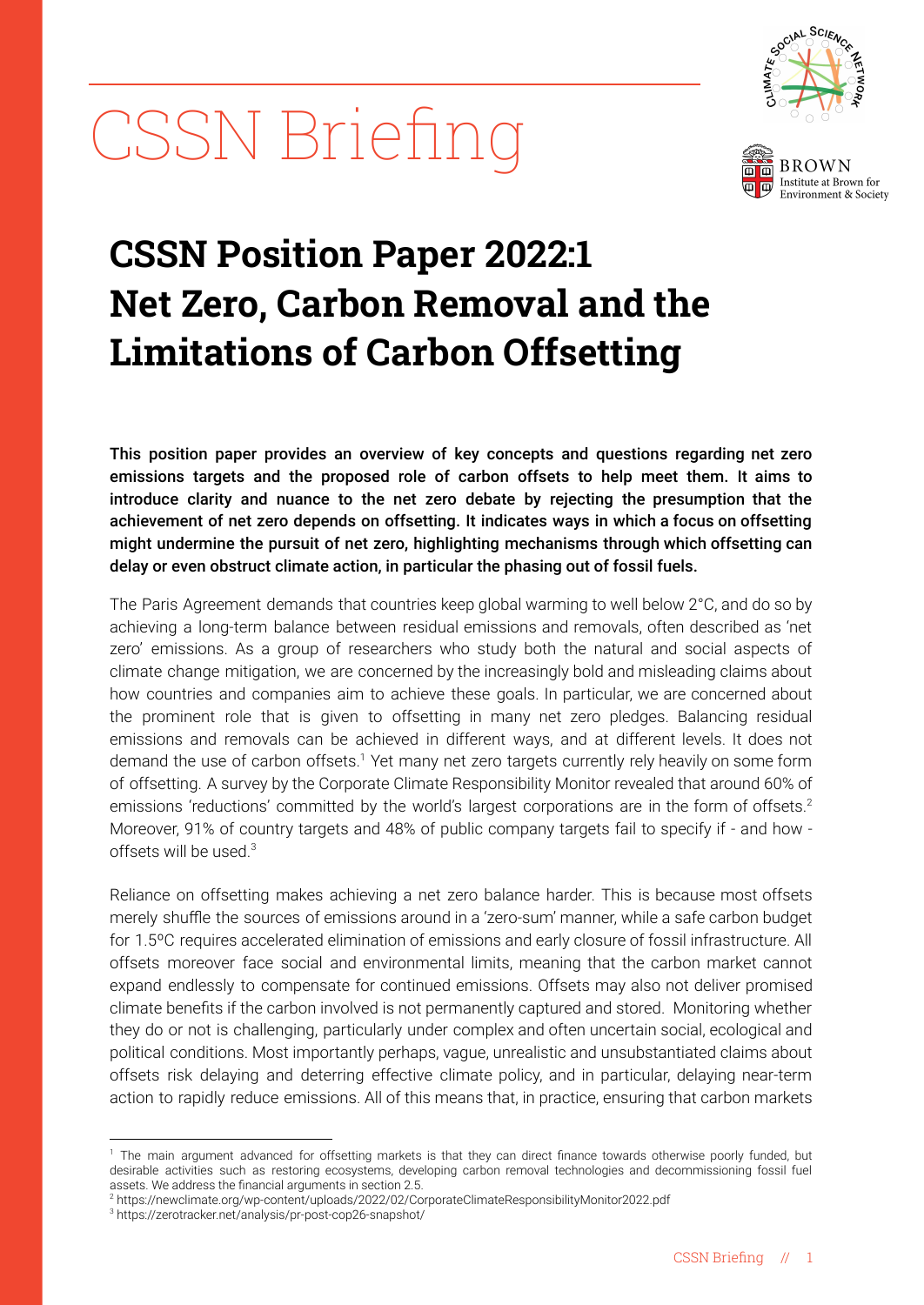offsets (whether 'compliance' or 'voluntary') contribute to rather than obstruct ambitious climate action is a tall order.

In this position paper, we seek to clarify the role of carbon offsetting within net zero targets set by countries and other actors, notably corporations. We differentiate the various approaches to carbon offsetting, explain how they relate to global carbon budgets, and outline the assumptions they rely on. We also highlight a number of consequential issues that should be taken into account when considering the future of carbon offsetting.

To prevent offsetting being used to obstruct and delay climate action in 'net-zero' regimes, we recommend that governments and businesses:

- Completely eliminate the use of avoidance offsets
- Significantly accelerate action to reduce emissions and thereby minimize residual emissions in net zero goals and the need for permanent carbon removal
- Fund any limited carbon removal deemed necessary through other means than carbon offsets
- Treat carbon removal in ecosystems as a co-benefit of targeted efforts to maximize biodiversity protection, restoring degraded ecosystems and climate adaptation

#### 1. Untangling the net zero and carbon offsetting vocabulary

Much of the confusion and ambiguity that pervades the net zero conversation derives from the wide-ranging interpretations that are given to terms such as net zero and offsetting.<sup>4</sup> This is not just an issue of factual accuracy, but a space of deliberate political contestation and debate. Here we therefore examine key definitions and distinctions.

#### 1.1. Net zero, carbon sinks and removals

**Net zero** describes a balance of anthropogenic sources and removals of greenhouse gases, which at a global scale is necessary to stabilize the rise in temperatures.<sup>5</sup> The ultimate balance between emissions and removals in net zero is ambiguous, but most analysis suggests that global emissions will need to be cut by 90% or more in order to reach a level that can be safely or sustainably balanced by removals.<sup>6</sup> Countries, companies and other entities might also aim to achieve a balance between their residual emissions and removals that they can generate, but global net zero is not necessarily most efficiently or fairly achieved by all smaller entities achieving net zero on the same timescale. Net zero goals only apply to that part of the global emissions balance that is directly attributable to human activity (hence anthropogenic), and do not include  $CO<sub>2</sub>$  uptake and release by natural carbon sinks (see below), unless that sink is in some way disturbed or enhanced as a direct result of human intervention (see 'anthropogenic sinks' below).

<sup>4</sup> Fankhauser et al. (2021) 'The meaning of net zero and how to get it right'. *Nature Climate Change.*

<sup>5</sup> Technically, net zero may refer either to a balance of CO2 emissions or to a balance of all greenhouse gas (GHG) emissions. When achieved at the global level, these two scopes (CO2 or all GHGs) lead to different temperature outcomes and the distinction is therefore important: global net zero anthropogenic CO2 emissions lead to stabilising temperatures, while net zero anthropogenic GHG emissions could lead to declining temperatures. See Rogelj et al (2021) 'Net-zero emissions targets are vague: three ways to fix'. *Nature* https://www.nature.com/articles/d41586-021-00662-3

<sup>6</sup>See for example, SBTI: https://sciencebasedtargets.org/net-zero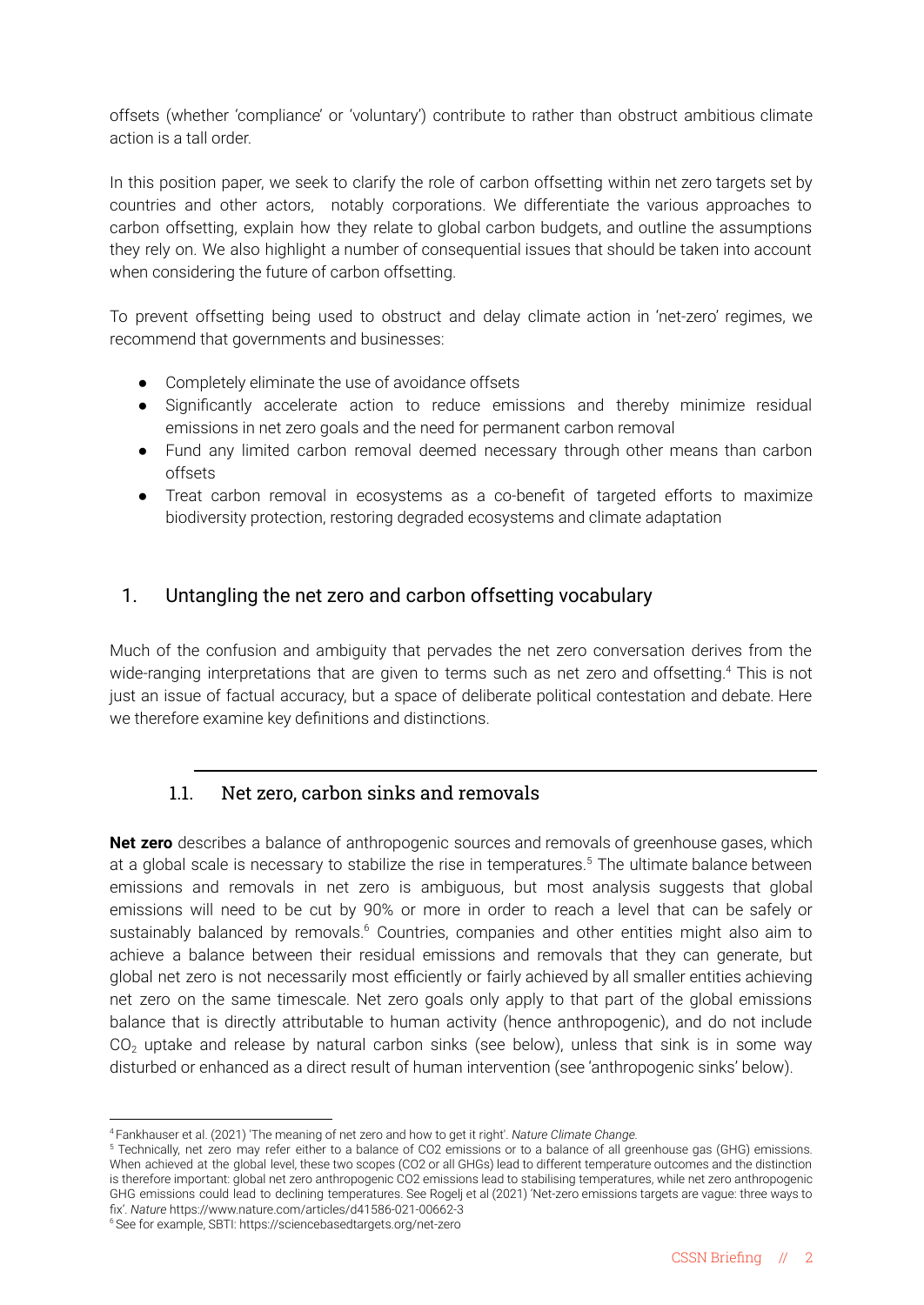**Residual emissions** are those emissions that remain even after all efforts have been made to prevent the production and release of greenhouse gases. In theory, a net zero balance could be achieved at any level of residual emissions, with larger amounts simply demanding a correspondingly larger amount of removals. In practice, however, removing emissions from the atmosphere comes with significant social and environmental limitations, making it inherently uncertain and risky. Emission reductions meanwhile typically have substantial co-benefits for health, biodiversity and other sustainable development goals.<sup>7</sup> This means that emission reductions are the first priority, and that only genuinely 'hard-to-abate' or 'recalcitrant' residual emissions should be left to be counterbalanced by removals. Defining which emissions fall under this category is of necessity a subjective exercise with ample room for creative interpretation, making full transparency and high levels of ambition imperative to avoid mitigation obstruction and greenwashing.

**Carbon removal** refers to any industrial or ecosystem-based method for removing CO<sub>2</sub> from the atmosphere and storing it either in the biosphere's carbon sinks (e.g. in trees or soils), in oceans, or in the geosphere (e.g. in saline aquifers or depleted oil fields). Depending on the ultimate storage location, carbon removal can be more or less durable. Geologic and ocean storage are likely to be long-term, whereas biological stores are at greater risk of losses (e.g. to wildfires). Carbon removal is distinct from the technology known as carbon capture and storage (CCS), which usually refers to the capture of carbon at the smokestack of a fossil fuel plant. CCS attached to fossil energy production can at best only prevent CO<sub>2</sub> from being emitted in the first place. For CCS to potentially contribute to carbon removal requires that it is connected to the burning of biogenic materials, e.g. wood, straw or soy oil.<sup>8</sup>

**Natural carbon sinks** describe those parts of the earth's carbon cycle that take carbon dioxide from the atmosphere through natural (meaning non-anthropogenic) bio-geo-chemical processes. The capacity of these natural carbon sinks to absorb CO<sub>2</sub> is limited and moreover often endangered by human activity, in particular through forestry and agricultural practices such as logging and ploughing, the acidification of oceans, and climate change itself. Both the current and future capacity of these existing sinks – in managed and unmanaged ecosystems – to remove carbon dioxide is already included in estimates of the remaining global carbon budget. This means that in their existing state and size, natural carbon sinks cannot be counted in net zero calculations as a way to further expand the carbon budget or offset greenhouse gas emissions. However, the UNFCCC's 'Paris rulebook' effectively allows countries to include them in their nationally determined contributions as long as they happen on land designated as 'managed',<sup>9</sup> in effect, already leading to substantial amounts of double counting.<sup>10</sup>

<sup>7</sup> Well designed and managed removals using 'nature based solutions' could also offer co-benefits, but these tend to be difficult or impossible to maintain at large scales or high rates.

<sup>&</sup>lt;sup>8</sup> The theory here is that the carbon in biogenic material was absorbed from the atmosphere as it grew. So if carbon emitted in combustion of such material is captured and stored, the net effect is a reduction in the amount in the atmosphere. In practice, it is not that simple: the emissions and energy use associated with land management, harvesting, transport, capture processes all need to be accounted for, as does the timescale on which carbon is (re)absorbed by growing biomass. See e.g. Heck, V., D. Gerten, W. Lucht, et al. (2018) 'Biomass-based negative emissions difficult to reconcile with planetary boundaries'. *Nature Climate Change* 8(2).; Hanssen, S. V., V. Daioglou, Z.J.N. Steinmann, et al. (2020) 'The climate change mitigation potential of bioenergy with carbon capture and storage'. *Nature Climate Change.*

<sup>9</sup> Intergovernmental Panel on Climate Change (2006), Vol. 4 p.3.6.Seddon, N., et al.. (2019). Nature-based Solutions in Nationally Determined Contributions: Synthesis and recommendations for enhancing climate ambition and action by 2020. Gland, Switzerland and Oxford, UK: IUCN and University of Oxford.

<sup>10</sup> Grassi G. et al., (2018). Reconciling global-model estimates and country reporting of anthropogenic forest CO2 sinks, *Nature Climate Change* 8: 914–920, Bramley et al. Canada's approach to forest carbon quantification and accounting: key concerns. Nature **Canada.** Constitution of the constitution of the constitution of the constitution of the constitution of the constitution of the constitution of the constitution of the constitution of the constitution of the const

<https://naturecanada.ca/wp-content/uploads/2021/10/Canadas-Approach-to-Forest-Carbon-Quantification-and-Accounting.pdf>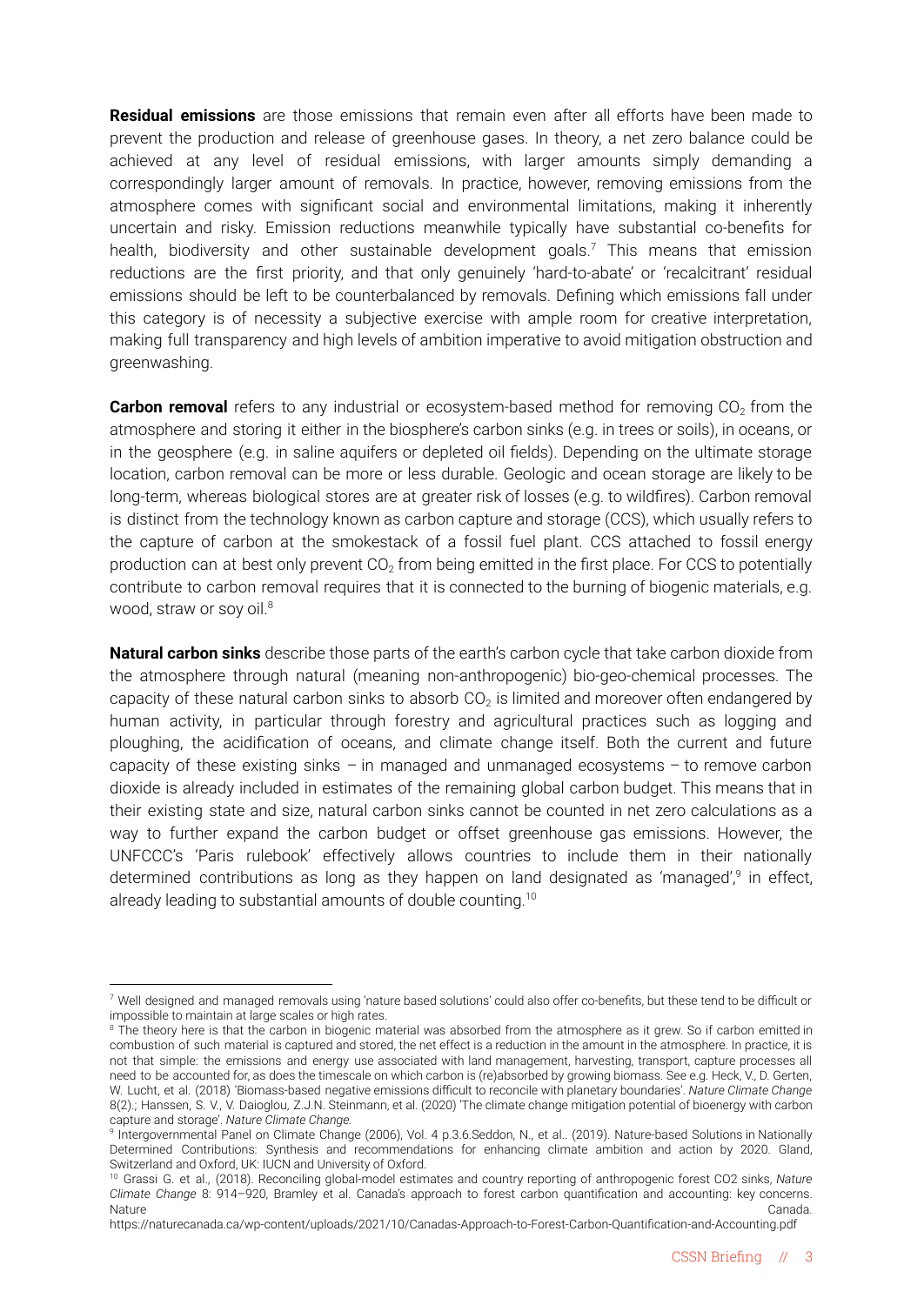**Anthropogenic carbon sinks** are those sinks that have been enhanced by human intervention so as to increase the size, rate or durability of their capacity to remove carbon from the atmosphere. This can be done by means of a wide range of biological or chemical methods. Interventions such as afforestation or soil carbon storage enhance natural biological sinks and are sometimes referred to as 'natural climate solutions'. Methods are also being explored to artificially enhance natural chemical and geological sinks, for example by enhancing ocean alkalinity. Anthropogenic carbon sinks can also be created using 'technological carbon removal', such as direct air capture or bioenergy with carbon capture and storage. In these approaches, carbon is extracted from the atmosphere and stored either underground or in the form of stable products.

In summary, all techniques to anthropogenically create or enhance carbon sinks are referred to as '**negative emissions technologies**' or forms of **carbon (dioxide) removal**. Anthropogenic carbon sinks can contribute to net zero goals only if they they are additional to the existing, natural carbon sinks that the IPCC includes in its budgets. In practice, such additionality is difficult to guarantee, particularly when it comes to 'nature-based' techniques. Measures that protect existing ecosystems from being degraded (e.g. 'avoided deforestation') cannot be counted towards the enhanced carbon sink. Although they avoid hypothetical future emissions, they cannot be considered anthropogenic removals in the sense of the net zero concept.

**Overshoot** is the term used to describe a situation in which global temperature targets are temporarily exceeded, and where carbon removal might be used to reduce atmospheric levels of CO<sub>2</sub> and bring temperatures back down to desired levels by 2100. Most of the climate scenarios assessed by the IPCC allow such overshoot and rely on carbon removal between 2050 and 2100 to achieve ambitious temperature targets. This is made possible by the fact that carbon removal has the theoretical ability to counter the effects of historical  $CO<sub>2</sub>$  emissions, enabling the lowering of atmospheric  $CO<sub>2</sub>$  concentrations and therefore the reversal of some warming. Relying on carbon removal to compensate for any temperature overshoot however is significantly more risky than avoiding overshoot in the first place. While some warming might in theory be reversible, many climate impacts are not, and the possibility of climate feedbacks means that it is ultimately unlikely that temporary overshoot could be reversed exactly as anticipated.<sup>11</sup>

#### 1.2. Carbon markets and offsets

**Carbon credits** are permits giving the purchaser either the right to emit or the right to claim that an emission has been 'neutralized' or compensated for. In regulated (or 'compliance') carbon markets a limited quantity of credits (also called permits) might be freely issued by governments or auctioned to regulated companies. In theory, trading of credits between companies ensures economic efficiency in emissions reductions. Companies that cut emissions more than the average required can generate additional credits to sell to others (these constitute 'compliance offsets'). Carbon credits, backed by emissions reductions or removals can also be created and traded in 'voluntary' carbon markets, where they can be purchased by companies or other actors for reasons other than to comply with legal requirements.<sup>12</sup> Either form of market can be subject to 'leakage', if emissions are cut within the market, but the activity (and emissions) are displaced outside the

<sup>&</sup>lt;sup>12</sup> There are also secondary carbon markets, where credits can be bought and sold among for-profit investors who speculate that the value of permits to emit may increase in the event of stricter regulation of emissions in the future. 11 IPCC (2022). Assesment Report 6, Working Group II. https://www.ipcc.ch/report/sixth-assessment-report-working-group-ii/.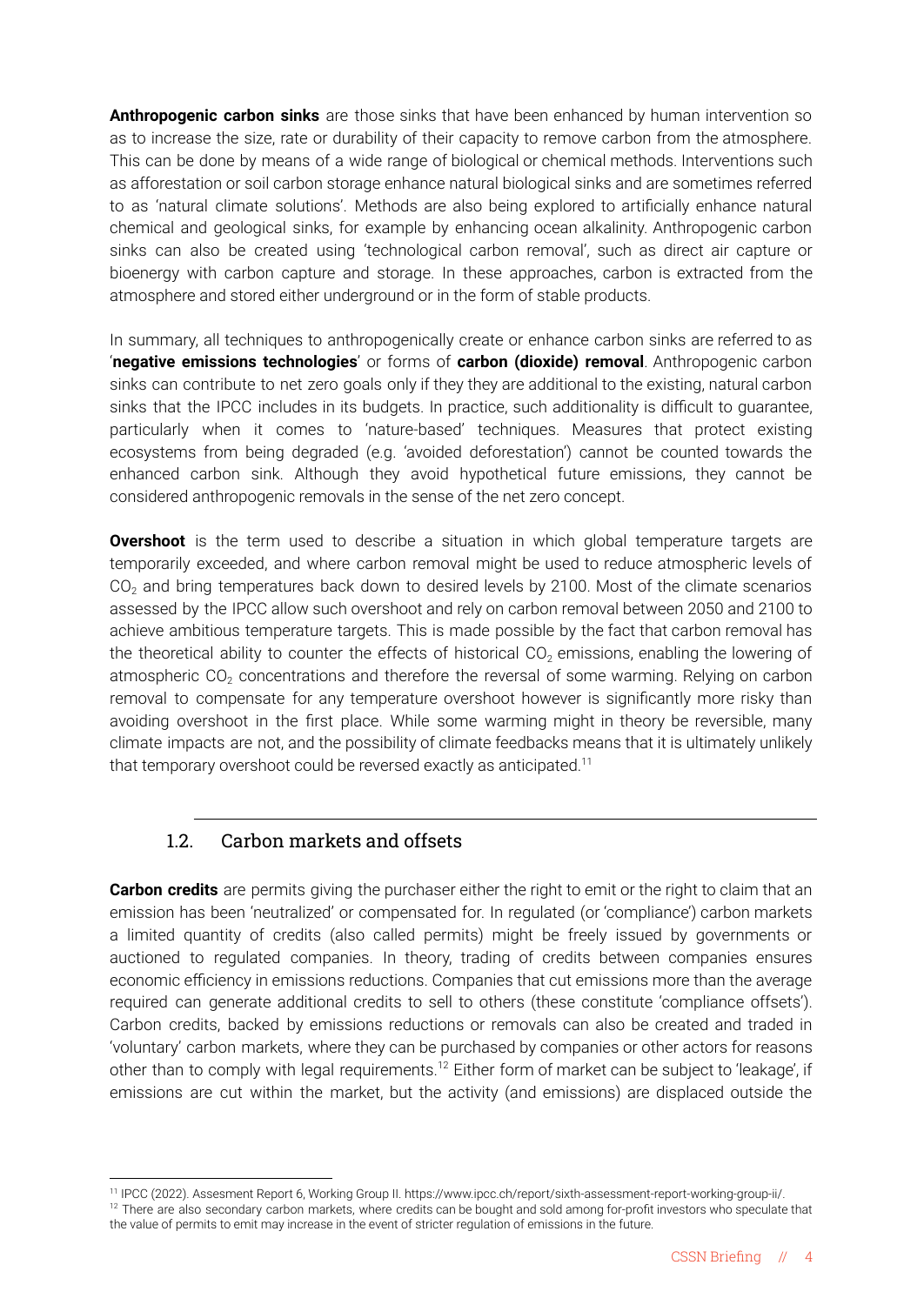market (such as when production is 'offshored', or when logging is shifted out of a territory covered by an offset deal and into an unregulated area). $13$ 

**Carbon offsetting** is the practice of purchasing carbon credits on the voluntary or regulated carbon market, as a way to compensate for continued emissions. Within a net zero emissions context, carbon offsetting per definition works as a substitute for direct emission reductions. However, it is important to distinguish between different forms of carbon offsetting. In 'avoidance offsets', the claim is that emissions are 'offset' by reductions achieved or anticipated in another source (calculated against a hypothetical baseline scenario unrelated to the absolute emissions involved).<sup>14</sup> By contrast, in the form of 'removal offsets', continued emissions are balanced against carbon removal. Whereas from the perspective of a smaller entity, these two forms might seem equally valid, in a end-state of a global net zero balance only the latter form of offsets can play any role.<sup>15</sup>

**Carbon avoidance offsets** allow one entity that emits greenhouse gases to pay another entity to *avoid emitting an equivalent amount of emissions*. This is often done through forest- and peatland protection projects, or by supporting emissions reductions in the energy and waste industries. In theory, the *rate of growth* in emissions is thereby stabilized: Instead of two sites contributing to global warming, only one site does. We say 'in theory' because it is difficult to establish that the financed project would not have avoided emissions regardless, given other drivers of decarbonization (a problem known as 'additionality')<sup>16</sup> or that the anticipated emissions were actually avoided in practice (given challenges of accurate monitoring and verification involved). Because the first entity continues to emit GHGs, these kinds of offsets do not stop the accumulation of greenhouse gases in the atmosphere, and are therefore incompatible with net zero emission targets. Nevertheless, they are often (falsely) portrayed as a means of neutralising the climate impact of carbon intensive activities.

**Carbon removal offsets** allow one entity that emits GHGs to pay another entity to *remove an equivalent amount from the atmosphere through human means*. Currently, removal offsets primarily take the form of afforestation or other means of artificially enhancing the carbon sequestration potential of ecosystems, although technological methods are also being developed. In theory, the additional amount of GHGs added in one place is removed in another. We say 'in theory' because relying on 'nature-based solutions' assumes that the capacity of the natural carbon sink is actually *enhanced*, and that the carbon originally bound in the form of coal, oil or gas can be bound again to the same degree of permanence.<sup>17</sup>

Because forests and ecosystems change over time and can easily turn from being a carbon sink into being a source of carbon dioxide, offsets based on such biological removals cannot reliably

<sup>&</sup>lt;sup>13</sup> It is debateable to what extent such leakage internationally is triggered by climate policy mechanisms, as opposed to other economic see see and the seconomic see see and the seconomic see see see and the seconomic see see see see see

<sup>&</sup>lt;sup>14</sup> Ascui and Lovell (2011) As frames collide: making sense of carbon accounting <https://www.emerald.com/insight/content/doi/10.1108/09513571111184724/full/html?fullSc=1> <https://www.lse.ac.uk/granthaminstitute/news/what-is-carbon-leakage-clarifying-misconceptions-for-a-better-mitigation-effort/><br><sup>14</sup> Ascui and Lovell (2011) As frames collide: making sense of carbon accounti

<sup>&</sup>lt;sup>15</sup> Allen et al. 2020. The Oxford Principles for Net Zero Aligned Carbon Offsetting. [https://www.smithschool.ox.ac.uk/publications/reports/Oxford-Offsetting-Principles-2020.pdf;](https://www.smithschool.ox.ac.uk/publications/reports/Oxford-Offsetting-Principles-2020.pdf) Fankhauser, Smith et al. (2021) 'The meaning of net zero and how to get it right'. Nature Climate Change.

<sup>&</sup>lt;sup>16</sup> Companies can buy carbon credits to 'offset' a ton of carbon dioxide emissions for as little as US\$1. The typical range is US\$3-5 per tonne. Most of these credits are cheap because they lack additionality and do not actually sequester any carbon from the atmosphere. For example a Chinese windfarm has sold over 2 million tonnes of credits since 2011, which is neither removing carbon from the atmosphere and is not additional, as the windfarm did not need this carbon credit funding to be built. (https://theconversation.com/outdated-carbon-credits-from-old-wind-and-solar-farms-are-threatening-climate-change-efforts-151 456).

<sup>&</sup>lt;sup>17</sup> In theory, temporary removals could help buy time for decarbonization and the development of more durable removals (see eg [https://www.frbsf.org/wp-content/uploads/sites/4/groom-vsce-121621-slides.pdf\)](https://www.frbsf.org/wp-content/uploads/sites/4/groom-vsce-121621-slides.pdf) but reliance on them could also contribute unhelpfully to delay.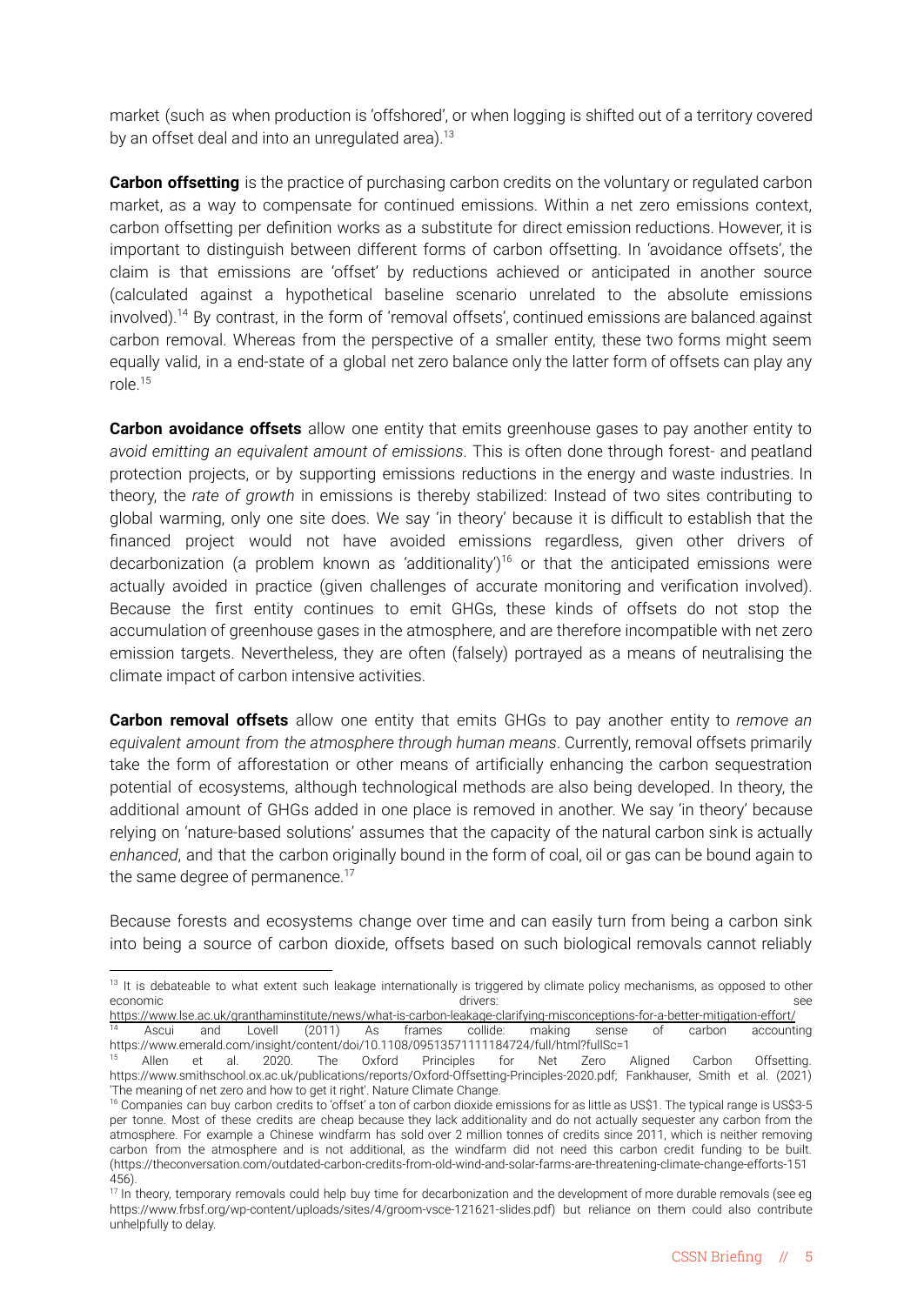stabilise GHG concentrations. The only way of achieving permanence is by turning the captured carbon into a solid or liquid state that cannot escape back into the atmosphere through burning or decomposition. This is one of the reasons behind a growing interest in technology-based carbon removal options which can theoretically capture carbon in stable forms, but for the time being these technologies are expensive and resource-intensive. It remains unclear if they can be scaled in any significant, sustainable and affordable way.

#### 2. Key concerns with the use of carbon offsets in net zero targets

The use of carbon offsets is not a new practice, and important concerns have long been raised, many of which remain unaddressed and indeed are ultimately unsolvable. The inherent ambiguity of the net zero concept and anticipated need for removals paves the way for offsetting to become a central part of climate policy. Current corporate and country pledges are already bearing witness to this. There is a real risk that this will perpetuate and expand existing problems with carbon offsets. At the same time, the net zero conversation also raises a number of new concerns with the use of offsets. Here, we summarize some of the key problems, and why they need to be avoided to achieve rapid, effective and just climate action.

#### 2.1. Avoidance offsets are incompatible with net zero targets

**Many net zero pledges are conflating different types of offsets, without considering the widely different implications they have in terms of climate effects.** As outlined above, there are fundamental differences in how various offset types relate to global net zero goals, and they cannot be placed in the same basket. Ensuring ambitious climate action demands attention to the key limitations that different offsets face.

Most fundamentally, *avoidance offsets* do not contribute to halting the accumulation of greenhouse gases in the atmosphere. While these offsets currently make up the vast majority of offsets available on international carbon markets, they cannot help achieve net zero goals. As the remaining carbon budget is extremely limited, rapid decarbonization is a non-negotiable part of any net zero strategy.<sup>18</sup>

This is the reason why many voluntary standards and accountability initiatives, such as the 'The Oxford Principles for Net Zero Aligned Carbon Offsetting<sup>19</sup> and the standard developed by the Science Based Target Initiative (SBTI),<sup>20</sup> now recommend phasing out the use of avoidance offsets. While emissions avoidance projects might provide important sources of funding for ecosystem protection and decarbonization, there is no reason for such funding to be tied to the trading of emission credits.

<sup>&</sup>lt;sup>19</sup> Allen et al. 2020. The Oxford Principles for Net Zero Aligned Carbon Offsetting. https://www.smithschool.ox.ac.uk/publications/reports/Oxford-Offsetting-Principles-2020.pdf <sup>18</sup> Strauch, Y., Dordi, T., & Carter, A. (2020). Constraining fossil fuels based on 2 °C carbon budgets: The rapid adoption of a transformative concept in politics and finance. *Climatic Change*, 160(2), 181–201. <https://doi.org/10.1007/s10584-020-02695-5>

<sup>20</sup> https://sciencebasedtargets.org/blog/science-based-net-zero-targets-less-net-more-zero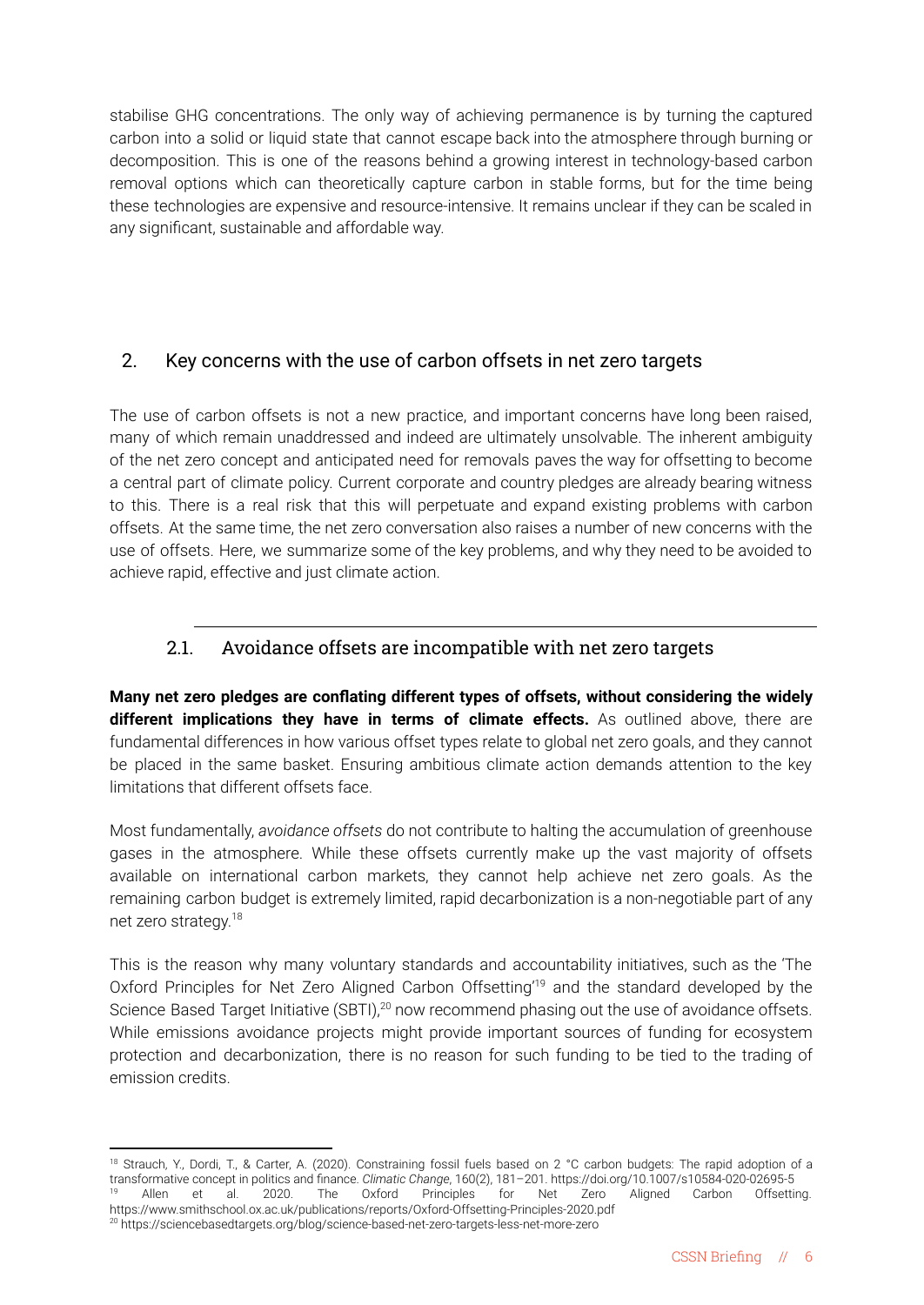#### 2.2. Removal offsets are limited in practical scope

In contrast to avoidance offsets, removal offsets could theoretically help stop the atmospheric accumulation of GHGs. **In practice however, removals are subject not only to biophysical limits and trade-offs (e.g.in terms of land, water, materials and energy),**<sup>21</sup> **but also to social and environmental limits,** particularly as a result of unevenly distributed impacts or side effects. Integrated assessment modelling tends to exaggerate the potential of removals, as the algorithms in many models overlook the uncertainty of future removals, discount the costs of such future interventions, ignore co-benefits of near-term emissions reductions, and seek primarily to optimise financial costs.<sup>22</sup>

Here it is important to distinguish between different removal offsets on the basis of the permanence of the used carbon sink - it is paramount that carbon removal projects are transparent about how permanent their removals are, and how they intend to address potential (physical risks of) leakage.<sup>23</sup>

#### 2.3. Few removal offsets offer permanent carbon removal

**Most carbon removal offsets currently rely on enhancing the** *capacity of natural ecosystems to remove carbon***. Yet removals in natural ecosystems are necessarily temporary**. Carbon is taken up by living organisms and stored in sinks that are subject to future reversals, for example from forest fires, or from commercial or politically driven changes in land use, and they can therefore not be considered permanent in the same way that underground stores of fossil fuels are. As ecosystems are sensitive to climate change, the risk of them turning from sinks to sources depends on climate action today.<sup>24</sup>

Essentially, ecosystem-based removals temporarily store carbon in the biosphere, while unused fossil fuels are permanently sequestered in the geosphere. Ecosystem-based removals are therefore fundamentally non-equivalent to emission reductions from fossil fuels.<sup>25</sup> Substituting the former for the latter introduces significant risks and uncertainties in climate policy. Carbon removal in the land-use sector is part of necessary efforts to help restore and regenerate severely degraded ecosystems, but this is best seen as a way to re-sequester emissions from historical land use change. It cannot also compensate for fossil fuel emissions. Moreover, ecosystems sequester carbon on multi-decadal timescales, and therefore cannot substitute for the urgent emission reductions that need to happen over the next few years.

The only offset type that in principle could compensate for fossil fuel emissions without compromising on the question of permanence, is a removal offset that can guarantee sequestration in the geosphere, or in the deep oceans. Technologies such as direct air capture and

<sup>21</sup> P. Smith, S. J. Davis et al. (2015) Biophysical and economic limits to negative CO2 emissions, *Nature Climate Change* Vol. 6 DOI: 10.1038/nclimate2870

 $22$  N. Grant, A. Hawkes, S. Mittal and A. Gambhir (2021) The policy implications of an uncertain carbon dioxide removal potential. Joule 5(10) 2593-2605. DOI: [https://doi.org/10.1016/j.joule.2021.09.004;](https://doi.org/10.1016/j.joule.2021.09.004) D. McLaren (2020) Quantifying the Potential Scale of Mitigation Deterrence from Greenhouse Gas Removal Techniques. *Climatic Change* 162: 2411–2428 DOI: https://doi.org/10.1007/s10584-020-02732-3

 $^{23}$  Leakage can refer to either the unintended physical release of CO<sub>2</sub> back to the atmosphere, or the various ways in which social processes might displace carbon emissions beyond the boundaries of any particular offsetting project or market. In this text, our use of the term leakage encompasses both meanings.

<sup>24</sup> See e.g. IPCC 2019 *Climate Change and Land: an IPCC special report.*

<sup>&</sup>lt;sup>25</sup> Matthews et al (2022) <https://www.nature.com/articles/s43247-022-00391-z> show that such nature based solutions can help reduced peak temperatures in net-zero scenarios, but only as a complement to aggressive emissions reduction.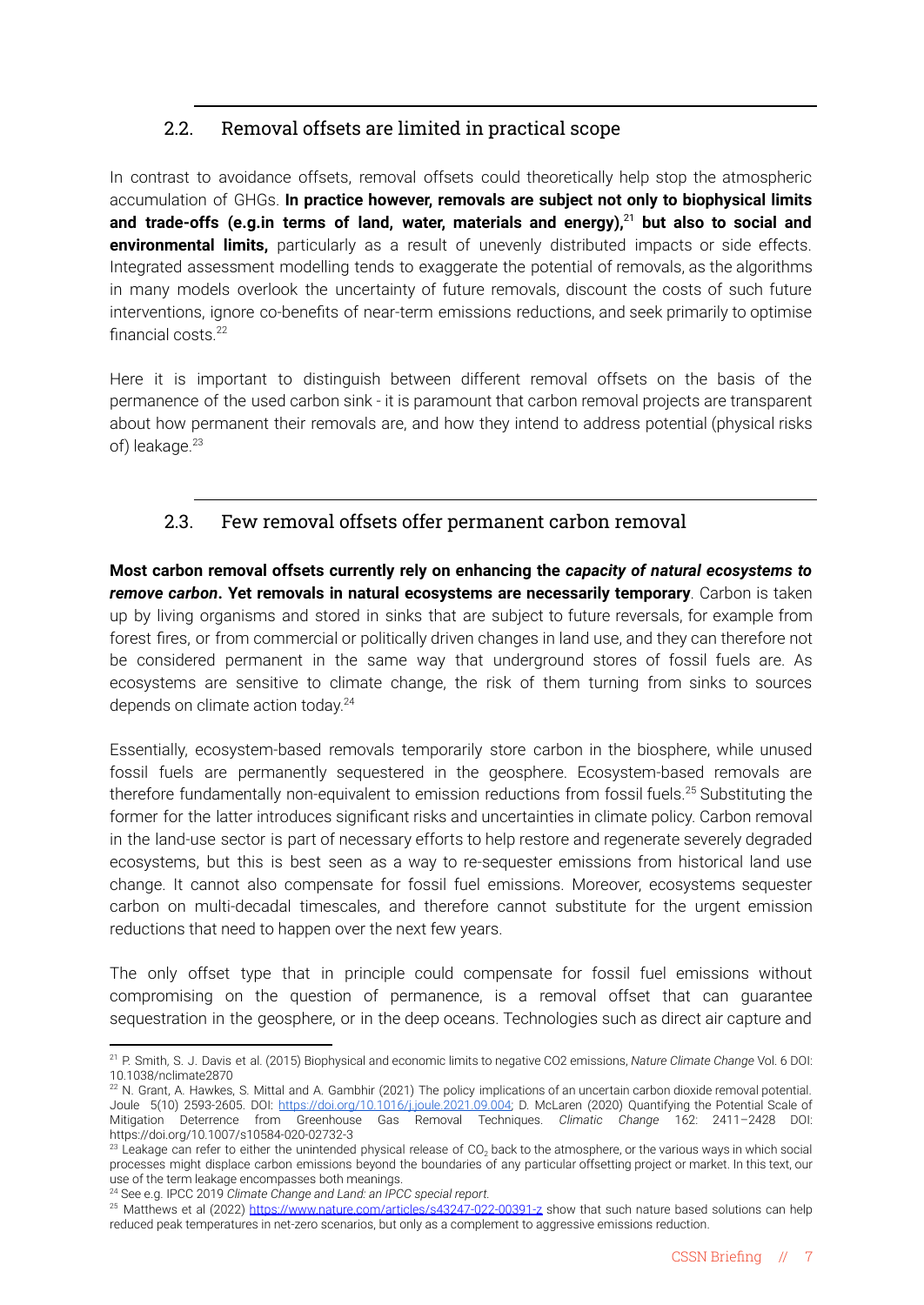bioenergy with carbon capture and storage promise to do this, but they face important resource constraints and sustainability trade-offs. Most importantly, they currently only exist on a tiny scale. One estimate places total, permanent removals in 2021 using these kinds of technologies at 20,000 tons of CO $_2$ .<sup>26</sup> By comparison, an average coal-fired power plant produces about 20,000 tons of CO $_2$ *per day*. <sup>27</sup> This means **there is currently no way for companies or countries to rely on permanent removal offsets on a meaningful scale**, no guarantee that this will be possible in the future, and therefore no way for most companies and countries to achieve net zero in the short term by using removal offsets.

Definitions of 'permanence' or 'durability<sup>'28</sup> in net zero policies and measures should make such uncertainties and risks transparent, and be explicit about the anticipated life of carbon storage and how such durability can be guaranteed.<sup>29</sup>

#### 2.4. Few offsets are truly additional

**To ensure that emissions are actually being compensated for, offsetting projects need to show that their activities are 'additional' to what would have happened in the absence of offset funding.** This means that the benefits of the project should not have occurred due to some other natural or policy process. In practice, 'additionality' is often impossible to guarantee, and past experience shows that the 'additionality' criterion leaves ample room for companies to come up with questionable claims that allow them to maximize the amount of credits they are eligible for.<sup>30</sup> Consistent concerns with additionality in offsetting markets undermine the claims to climate benefits of these markets. Additionality guarantees are particularly problematic with nature-based mitigation efforts, because of the blurry boundaries between anthropogenic and natural sinks, and the difficulty of accurate measurements when it comes to ecosystem-based sequestration. A recent analysis of the corporate carbon market found 600 million tonnes of carbon credits available to buy that lack this additionality, seven times the current global demand for offset credits.<sup>31</sup>

#### 2.5. Offsetting facilitates false claims of 'residual emissions'

**A key argument justifying the use of removal offsets hinges on the need to compensate for so-called 'hard-to-abate', 'unavoidable' or 'residual' emissions. In practice however, there are no clear definitions or standards specifying what emissions fall under this category.** <sup>32</sup> Emissions can be described as residual for a wide number of reasons. The inherent ambiguity of the concept

<sup>26</sup> Stein, D., & Merchant, N. (2022). Racing to Net-Zero: A Captivating but Distant Ambition. *Stanford Social Innovation Review.* https://doi.org/10.48558/7W02-8C60

<sup>&</sup>lt;sup>27</sup> Mapped: The world's coal power plants in 2020 [\(carbonbrief.org\)](https://www.carbonbrief.org/mapped-worlds-coal-power-plants)

<sup>&</sup>lt;sup>28</sup> These terms are often used interchangeably to describe how long the removed carbon will remain out of the atmosphere.

<sup>&</sup>lt;sup>30</sup> See e.g. https://e360.yale.edu/features/perverse\_co2\_payments\_send\_flood\_of\_money\_to\_china; <sup>29</sup> In their Phase II report, the Taskforce for Scaling Voluntary Carbon Markets (TSVCM) proposes a number of fundamental Core Carbon Principles. One of these principles is called "permanent". However, looking at the details behind this principle, it is clear that "permanent" does not mean that carbon is permanently removed from the atmosphere and stored long term, as the name suggests. In the case of natural carbon solutions, permanence is instead proposed to be achieved through a buffer system. If reversals occur, developers are forced to retire an equivalent number of carbon credits from the buffer system.

https://www.technologyreview.com/2021/05/10/1024751/carbon-credits-massachusetts-audubon-california-logging-co2-emissio ns-increase/

<sup>&</sup>lt;sup>31</sup> Maslin, M., & Lewis, S. (2021, January 14). Outdated carbon credits from old wind and solar farms are threatening climate change efforts. *The Conversation*.

[http://theconversation.com/outdated-carbon-credits-from-old-wind-and-solar-farms-are-threatening-climate-change-efforts-15145](http://theconversation.com/outdated-carbon-credits-from-old-wind-and-solar-farms-are-threatening-climate-change-efforts-151456) [6](http://theconversation.com/outdated-carbon-credits-from-old-wind-and-solar-farms-are-threatening-climate-change-efforts-151456)

 $^{32}$  Buck, H., Carton, W., Lund, J. and Markusson, N. Why residual emissions matter right now (March 29, 2022). Available at SSRN: https://papers.ssrn.com/sol3/papers.cfm?abstract\_id=4069521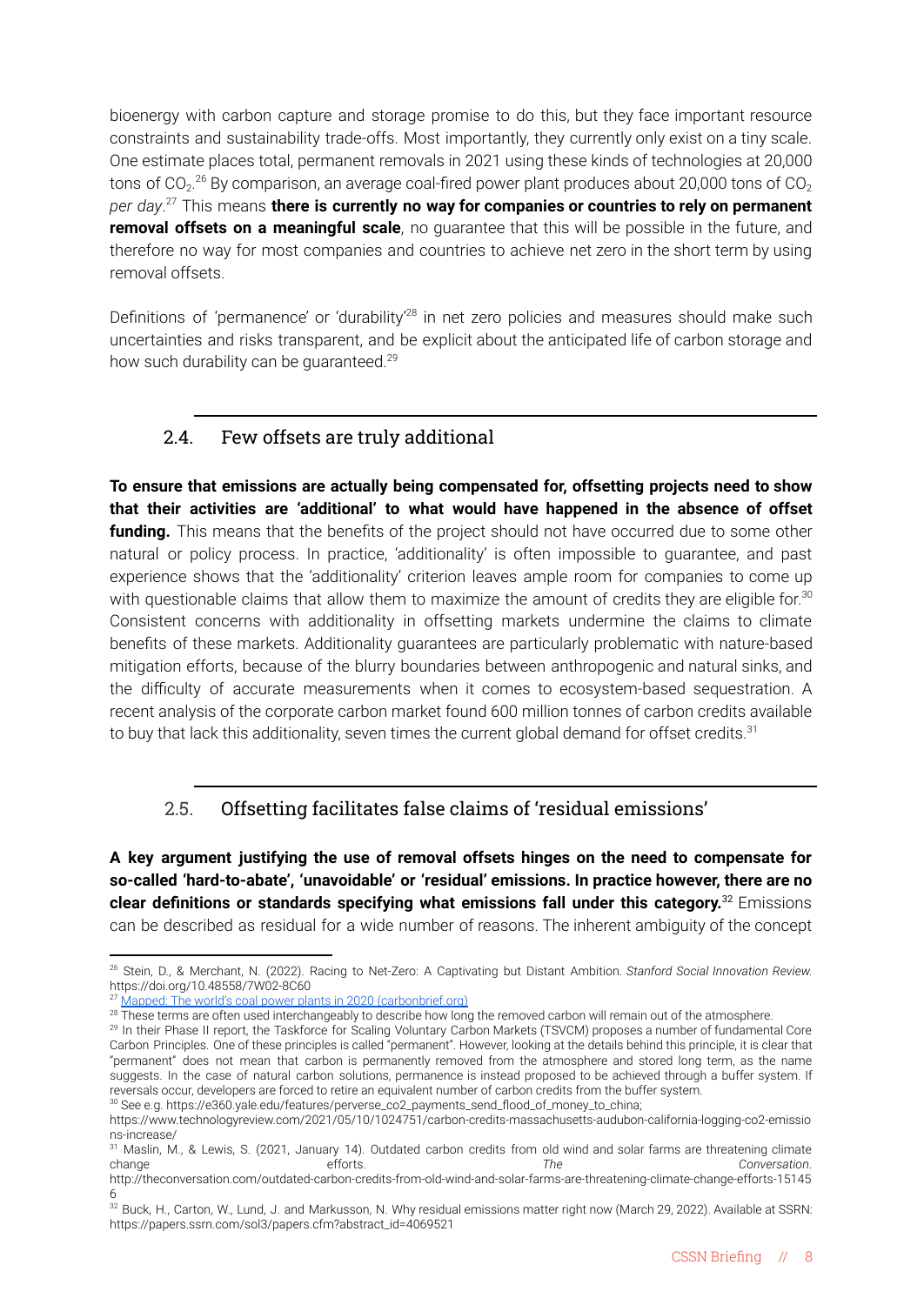raises the risk that corporations or countries will use the notion of 'unavoidable' emissions loosely in order to justify emissions that would simply be economically or politically inconvenient to eliminate. Ultimately, the question of which emissions are unavoidable is a subjective one, relating to how different groups of people value different human activities. Aviation for example is commonly described as a 'hard-to-abate' sector because there are currently few technological options available for decarbonizing the sector. For a US academic with family spread out over three continents, aviation emissions might therefore seem like a good reason for using scarce removal offsets. From the perspective of a smallholder farmer in sub-Saharan Africa, however, they can equally be seen as a perfectly avoidable luxury.

Because permanent carbon removal opportunities are limited and subject to important trade-offs, the question becomes: what kind of activities or groups of people have a legitimate claim to residual emissions?<sup>33</sup> Compensating residual emissions through offsets  $-$  rather than regulation or mandates - leaves this question up the market. It means that those with the most purchasing power can appropriate the largest share of a limited residual emissions budget, to compensate for carbon-intensive activities of their own choosing.

Carbon removal has wide-reaching social, environmental and political implications, and should therefore be incentivized in transparent and democratic ways. This gives strong reasons for avoiding offset markets when it comes to incentivizing and allocating removals. Relying on carbon offsetting to fund carbon removal, particularly in the case of the voluntary carbon market, leaves all discretion about its content and scale to individual companies. This creates the risk of exaggerated carbon removal claims and a market flooded with low-cost removal offsets of low environmental integrity.

#### 2.6. Carbon offsetting reproduces global inequalities

**Carbon offsetting allows wealthy nations and individuals to continue emitting and raises important iustice concerns.** It divides the world into those who can afford to continue to pollute, and those who are paid to deal with that pollution.<sup>34</sup> It contributes, in other words, to reproducing global inequalities, even while potentially contributing to financial flows from rich to poor parts of the world.

At the level of nations, the Paris Agreement clearly states that developing countries should achieve peak emissions later and that concerted efforts to reach net zero at the global level should follow the principle of 'common but differentiated responsibilities and respective capacities'. This implies that pathways to net zero for historic large emitters should be more rapid than the global average (45-50% reductions by 2030), creating space within carbon budgets for poor and vulnerable countries to take a slower pathway including the prospect of achieving net zero later than 2050. Carbon offsetting defies this principle, by promising wealthy countries the possibility of buying credits on the basis of other, typically poorer, nations' removal efforts.

At the level of individuals, offsetting allows corporations to stake claims on the world's limited removal capacity to offset luxury emissions from their customers, e.g. from flying and private car

*Planning D*; 17:2.

<sup>&</sup>lt;sup>34</sup> The controversial idea that markets in nature can finance conservation, enabling the world's wealthy to pay for environmental sacrifices by the poor, has bedeviled global climate policy since it was introduced in the form of incentives for biodiversity prospecting in the 1994 Convention on Biological Diversity. See McAfee, K. (1999) Selling Nature To Save It?, *Environment and* <sup>33</sup> Carton, W., Hougaard, I-M. and Christiansen, K.L. (2021) https://theconversation.com/we-cant-let-markets-decide-the-future-of-removing-carbon-from-the-atmosphere-171379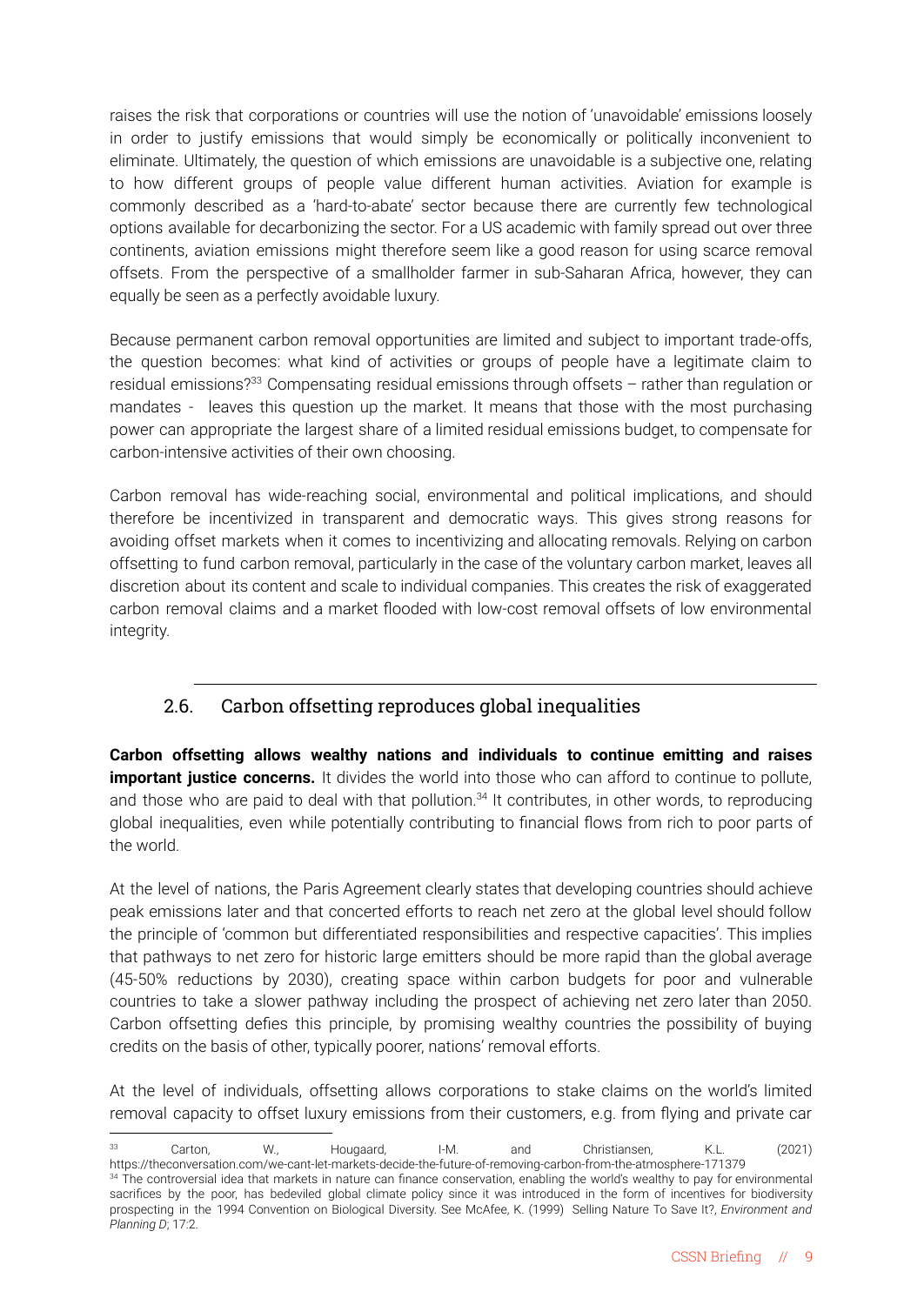driving. Such market-based allocation effectively denies the world's poorest people carbon removal to counter-balance residual emissions from essential subsistence activities (e.g. from rice growing), reproducing existing inequalities of opportunity.

#### 2.7. Many offsetting projects lead to negative social outcomes

**Carbon offsetting is ultimately based in an effort to identify cost-effective alternatives to direct emission reductions. In many cases, this leads to negative social consequences as impacts associated with the carbon offset production are not fully compensated.** This is particularly the case for land-based offsets, i.e. based on bioenergy production, avoided deforestation or tree planting projects, that tend to be produced in contexts of poverty where land and labour are cheap.

It is extensively documented that bioenergy production and tree planting programs tend to induce competition with existing land uses, and lead to few to no local benefits. Historically, such efforts have often resulted in the physical displacement of poor people with undocumented land rights. Similarly, forest conservation efforts often result in poor and forest-dependent people losing access to land and/or important forest-based livelihood opportunities.<sup>35</sup> These negative impacts are rarely adequately compensated for by the offset producing entity.

Other forms of carbon removal also risk negative social or environmental side effects, such as from mining for materials for enhanced weathering, or through demand for additional energy for air capture, raising energy costs and affecting the poorest most. Such impacts may not be so severe as to outweigh the carbon benefits of removals, but their effects should not be ignored. Often however, offset projects tend to be very focused on alleged climate mitigation benefits, with social effects treated as an afterthought.

### 2.8. Offsetting normalizes dynamics of deterrence and delay

**Using offsetting as a means to pursue net zero risks fuelling delay in several respects.** The ambiguity of net zero targets creates the illusion that offsetting can contribute a much larger share of climate action than is practical, fair or sustainable. It allows different actors to collectively lay claim to actual and notional offsets far beyond the likely practical availability of total removals.<sup>36</sup> This creates - in effect - a collective delusion that net zero can be achieved with less emissions reduction, and more removals.

The use of offsetting risks extending lock-in of high-emissions infrastructures and justifying the continued exploitation of otherwise stranded assets, especially where measures to eliminate emissions from such sources can be labelled as 'recalcitrant' rather than tackled through difficult or expensive regulatory and behavioural change.

**Offsetting also risks delay in the development of robust and durable carbon removal.** In carbon markets, market mechanisms work to push down costs by favouring the cheapest options. But this

<sup>35</sup> Asiyanbi, A.P. and J.F. Lund (2020) 'Policy persistence: REDD+ between stabilization and contestation'. *Journal of Political Ecology* 27(1): 378–400.; Carton, W., A. Asiyanbi, S. Beck, et al. (2020) 'Negative emissions and the long history of carbon removal'. *Wiley Interdisciplinary Reviews: Climate Change* 11(6): 1–25.

<sup>&</sup>lt;sup>266</sup> To each individual actor this approach might seem reasonable, and for each actor the attraction of a slower (and less severe) course of emissions reduction is undeniable. Even where emissions reductions offer net social benefit, the actors involved individually tend to face more costs than benefits.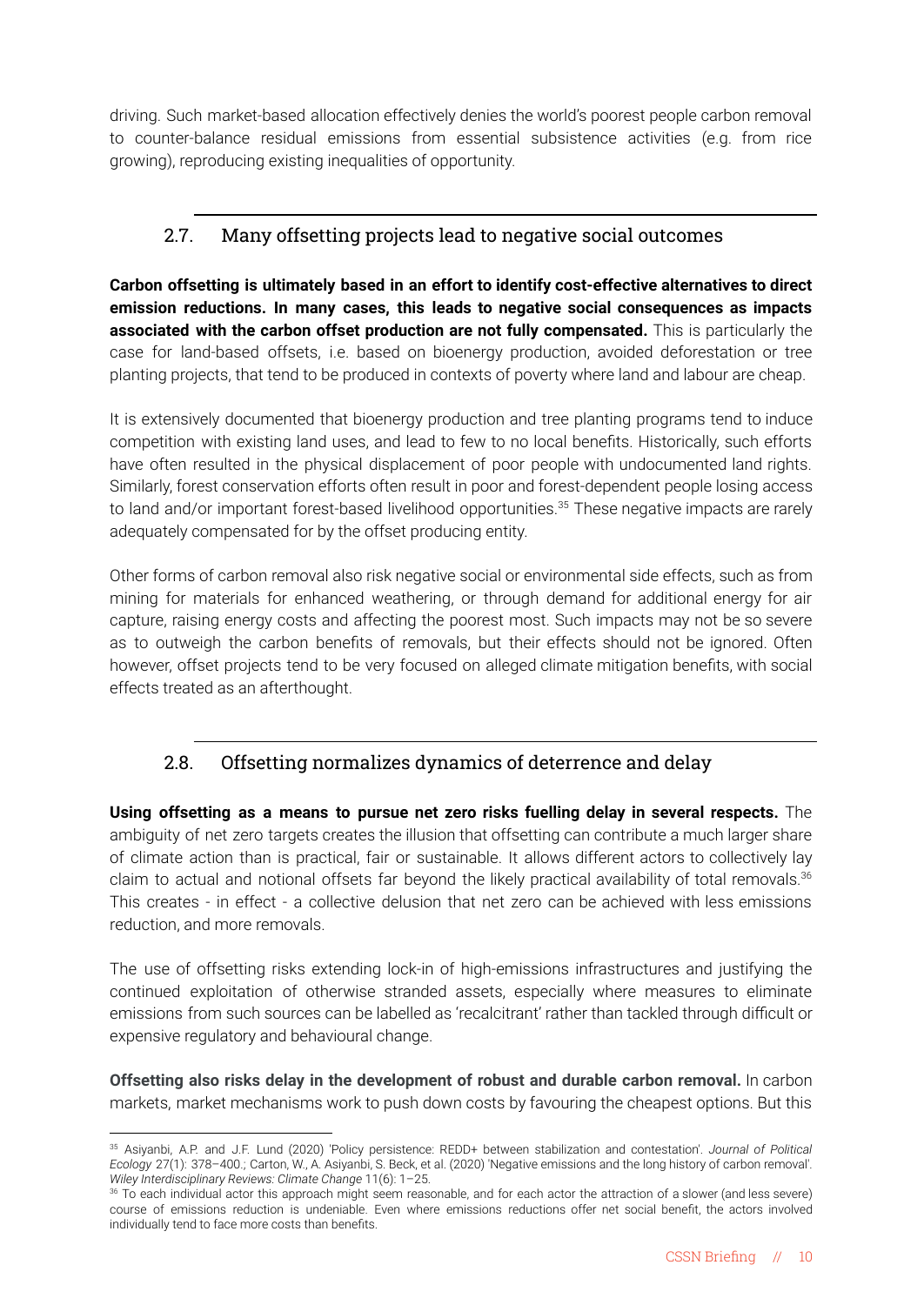also incentivises the provision of low-quality offsets, with limited guarantees of durability or additionality. Tougher monitoring and verification mechanisms could improve offset quality, but there are inherent uncertainties which make the verification of even the basic amounts captured by many techniques impractical within the financial constraints of carbon markets.

We can be confident that offsetting reduces the incentives for innovation to cut emissions at source, but could it be justified as a means to provide finance to spur innovation in removal techniques? This may be the case if buyers are prepared to pay high prices for emerging options, of which there are some examples (Stripe, for example is paying from \$200-2000 per tonne for removals<sup>37</sup>). But such deals are far removed from conventional offset markets and could just as easily be established in their absence, for example by developing non-market mechanisms for supporting climate mitigation under Article 6.8 of the UNFCCC Paris Agreement.<sup>38</sup> Advocates and developers of carbon removal are typically keen to gain access to carbon markets, but that is because there is little alternative finance available at present, and thus no other ways to demonstrate future profitability to potential investors. The establishment of alternative mechanisms such as a carbon contract for difference or a negative emissions tariff could generate revenue flows from carbon removal and stimulate investment.<sup>39</sup>

Although exacerbated by poor standards and weak regulation, such political problems are inherent in the use of offsetting and markets as policy tools - and in part a product of the active lobbying of financial and corporate interests for their use, instead of direct regulatory and investment interventions.

38 See: <https://www.clara.earth/unfccc-negotiations>.

<sup>37</sup> See: https://stripe.com/newsroom/news/spring-21-carbon-removal-purchases

See, for example the negative emissions tariff concepts at [https://www.yrpri.org/group/10970;](https://www.yrpri.org/group/10970); and https://climatestrategies.org/wp-content/uploads/2021/03/Carbon-Contracts\_CFMP-Policy-Brief-2020.pdf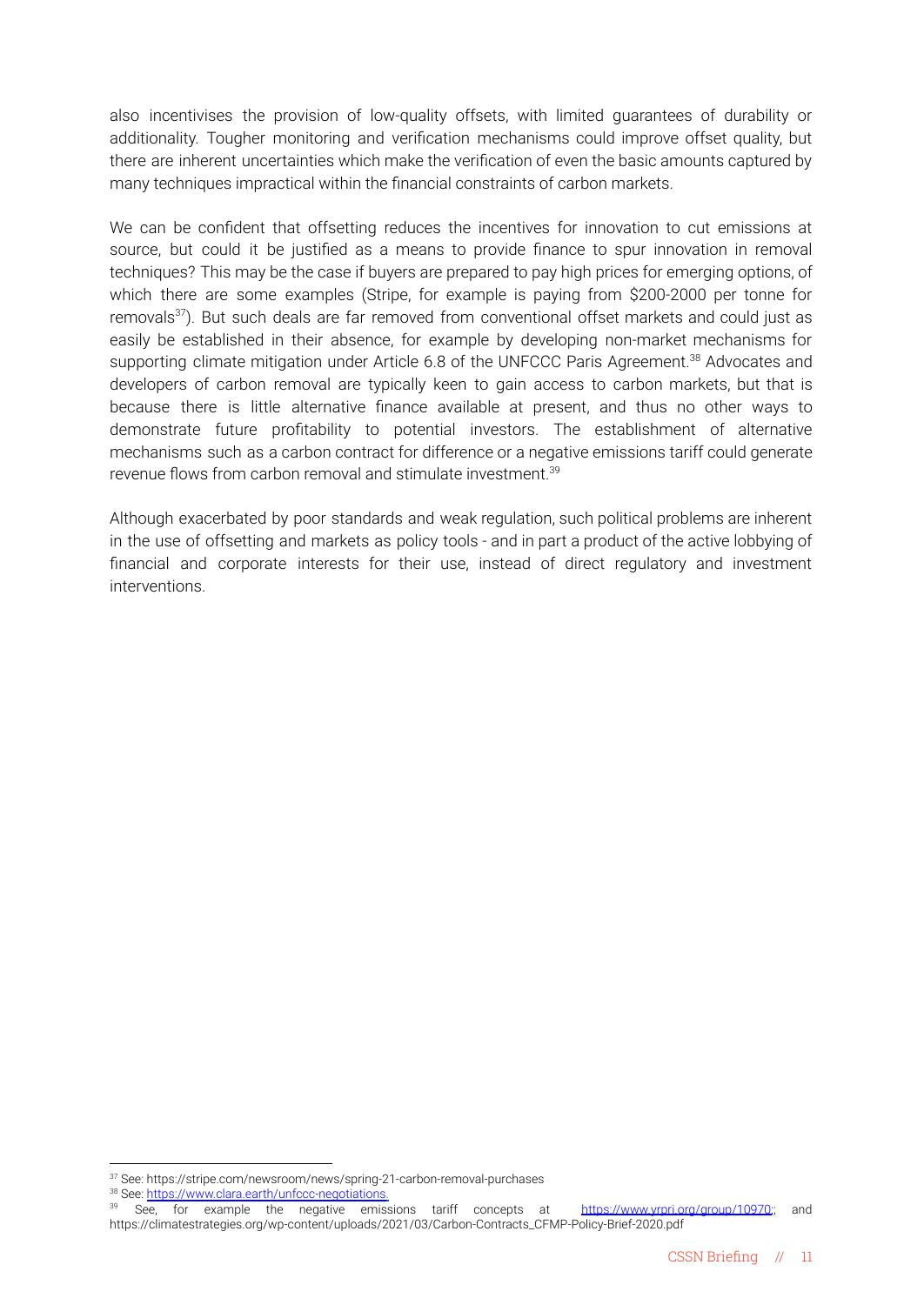#### 3. Recommendations

In a world where neither biodiversity protection, nor carbon removal are being delivered at socially desirable levels, it may be tempting to see offsetting as a means of mobilising additional finance to such ends. This is a dangerous perception. The offsetting process currently guarantees the continued emission of greenhouse gases by the purchaser. Because of the problems of scale, additionality, equivalence, leakage, double counting and low prices noted above, offsets today do not guarantee the removal of an equivalent quantity of CO<sub>2</sub>. Moreover, market competition inherent to such systems incentivises the provision of poor-quality, low-cost offsets. These not only risk increasing social or environmental harms, they *deter concerted action on emissions reduction* by suppressing carbon prices and sustaining illusions of easy future fixes for climate change.

**Strictly speaking, avoidance offsets have no place in ambitious climate policies. Only durable removal offsets could, theoretically, contribute towards net zero.** However, these removal offsets currently only make up a tiny portion of the offset market, and therefore offset markets are not a realistic short-term option for achieving net zero targets. Relying on markets to allocate removals moreover leads to unjust outcomes. Hence, while some level of removals are likely needed to compensate for emissions that cannot be eliminated directly, this is best financed through other means than offset markets.

Robust carbon removals can be incentivised through direct public financing, perhaps involving advance market commitments (as used for COVID vaccines),<sup>40</sup> or through mandates placed on key actors (such as fossil fuel extractors).<sup>41</sup> Rather than buying offsets and claiming neutralisation of emissions, corporate and municipal actors could allocate funds to make investments in removal techniques or biodiversity protection as 'additional contributions' in excess of required emissions reductions.<sup>42</sup> In doing so, it will be important to restrict the use of carbon removals to those situations in which emissions cannot be eliminated directly. In other words, they should be additional to the rapid phase-out of fossil fuels. Investment in low-energy technologies to absorb and permanently sequester carbon in a way that does not rely on extensive land and resource use will be crucial to achieving these types of removals.

Meanwhile, the most prudent and scientifically justifiable approach to the management of the *terrestrial carbon sink* is to maximise the biodiversity and climate change adaptation benefits of existing ecosystems, which tends to co-benefit the carbon sink as well.<sup>43</sup> Direct and targeted (but separate) support for biodiversity protection and restoration of degraded ecosystems is strongly preferable to financing through offsets.<sup>44</sup>

For actors currently using carbon offsets we would concur with the advice given by the Oxford Principles for 'net zero aligned offsetting<sup>'45</sup> to eliminate avoidance offsets, and to move to durable (and broadly sustainable) removals, while significantly accelerating action to minimise residual

<sup>40</sup> Athey et al [https://www.politico.com/news/agenda/2021/12/22/carbon-removal-advance-market-commitments-525988;](https://www.politico.com/news/agenda/2021/12/22/carbon-removal-advance-market-commitments-525988) for an initial example in this sector see https://frontierclimate.com/

<sup>&</sup>lt;sup>41</sup> S. Jenkins, E. Mitchell-Larson et al (2021) Upstream decarbonization through a carbon takeback obligation: An affordable backstop climate policy. *Joule* 5(11) https://doi.org/10.1016/j.joule.2021.10.012

See Jeffery, L., Höhne, N. et al (2020) Options for supporting Carbon Dioxide Removal https://newclimate.org/wp-content/uploads/2020/07/Options-for-supporting-Carbon-Dioxide-Removal\_July\_2020.pdf

<sup>43</sup> Smith, P., Arneth, A.,et al (2022) How do we best synergise climate mitigation actions to co-benefit biodiversity? *Global Change Biology (*online). doi: 10.1111/gcb.16056; Shin,Y.J., Midgley, G.F., et al (2022) Actions to halt biodiversity loss generally benefit the climate. *Global Change Biology* (online). doi: 10.1111/gcb.16109

<sup>44</sup> Seddon, N., A. Smith, P. Smith, et al. (2021) 'Getting the message right on nature-based solutions to climate change'. Global Change Biology Preprint (September 2020): 1–29.

<sup>45</sup> Allen et al. 2020. The Oxford Principles for Net Zero Aligned Carbon Offsetting. https://www.smithschool.ox.ac.uk/publications/reports/Oxford-Offsetting-Principles-2020.pdf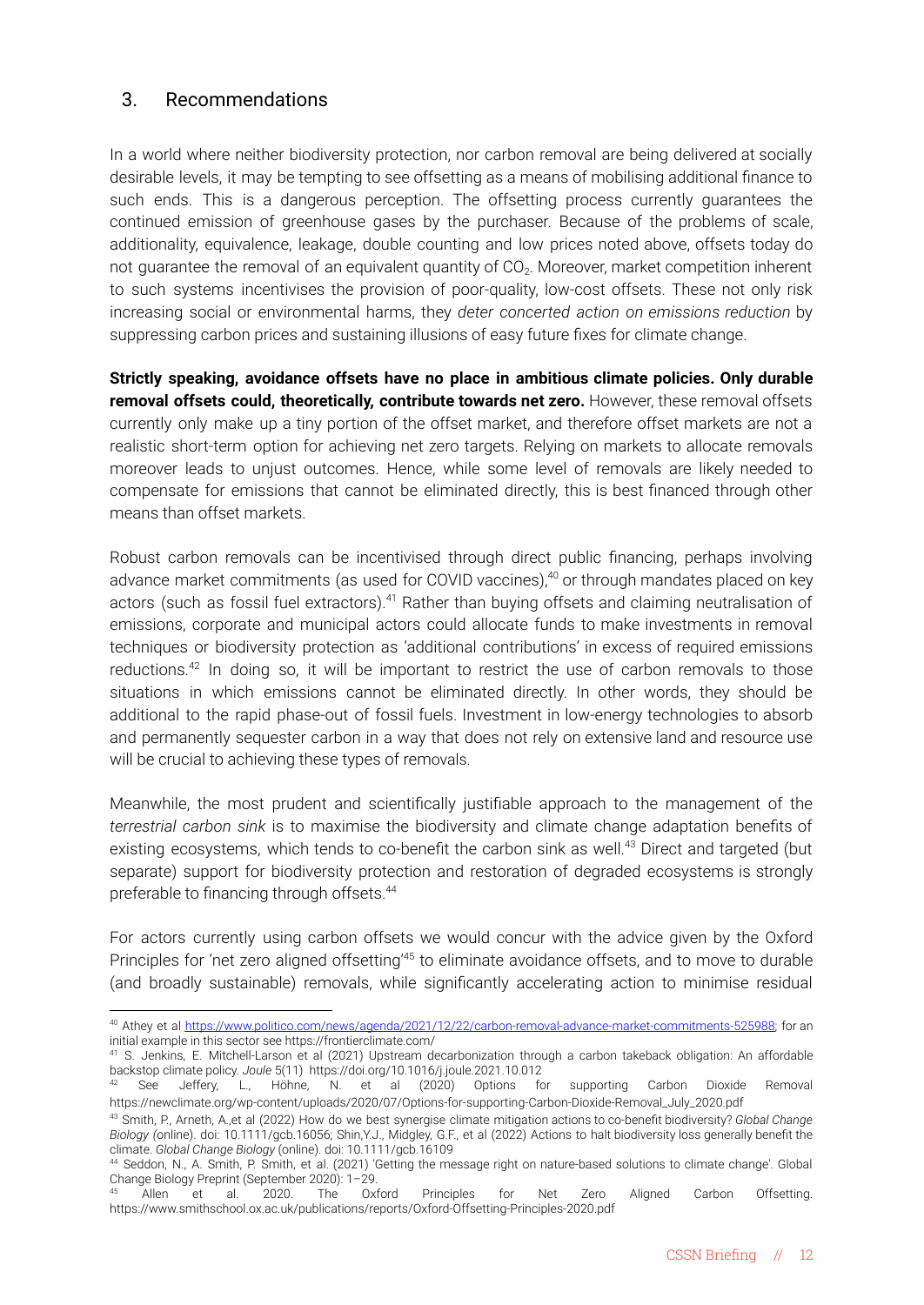emissions; and also to avoid making marketing claims such as 'net zero emissions' or 'climate neutral'. But for governments and regulators our advice is to avoid the development or extension of offset markets, and at a minimum, ensure that any trading systems are founded on stringent emissions caps that cannot be weakened through offsetting loopholes.

The priorities for genuine and effective net zero policies are, first and foremost, urgent and comprehensive emissions reductions, followed by measures to ensure the quality and integrity of any removals that might be essential to compensate for unavoidable emissions and/or overshoot; both complemented with legal frameworks to ensure transparency, sustainability and justice in the design and deployment of these measures.<sup>46</sup> Contributing to a global fossil-fuel phase out and cutting underlying energy demands will not only help address climate change, but also reduce global insecurity relating to dependencies on extraction and trade of fossil fuels (as seen in the impact of the war in Ukraine). Whilst net zero targets are essential at the global scale, for reasons of justice and politics they become far less appropriate at smaller scales. For countries, cities and corporates we strongly recommend that net zero objectives should be supplemented with separate, explicit, emissions reduction and carbon removal targets. In the detailed design of net-zero policies, avoidance offsets should be eschewed, the need for removals minimized, and the durability of removals in the face of future high temperature scenarios and associated leakage rates explicitly accounted. Moreover, clear distinctions should be maintained between biogenic and fossil carbon, so that not only are net flows of carbon to the atmosphere halted, but also the balance between carbon stocks in the geosphere and biosphere is restored.

<sup>46</sup> Fankhauser, S., S.M. Smith, M. Allen, et al. (2021) 'The meaning of net zero and how to get it right'. *Nature Climate Change.*